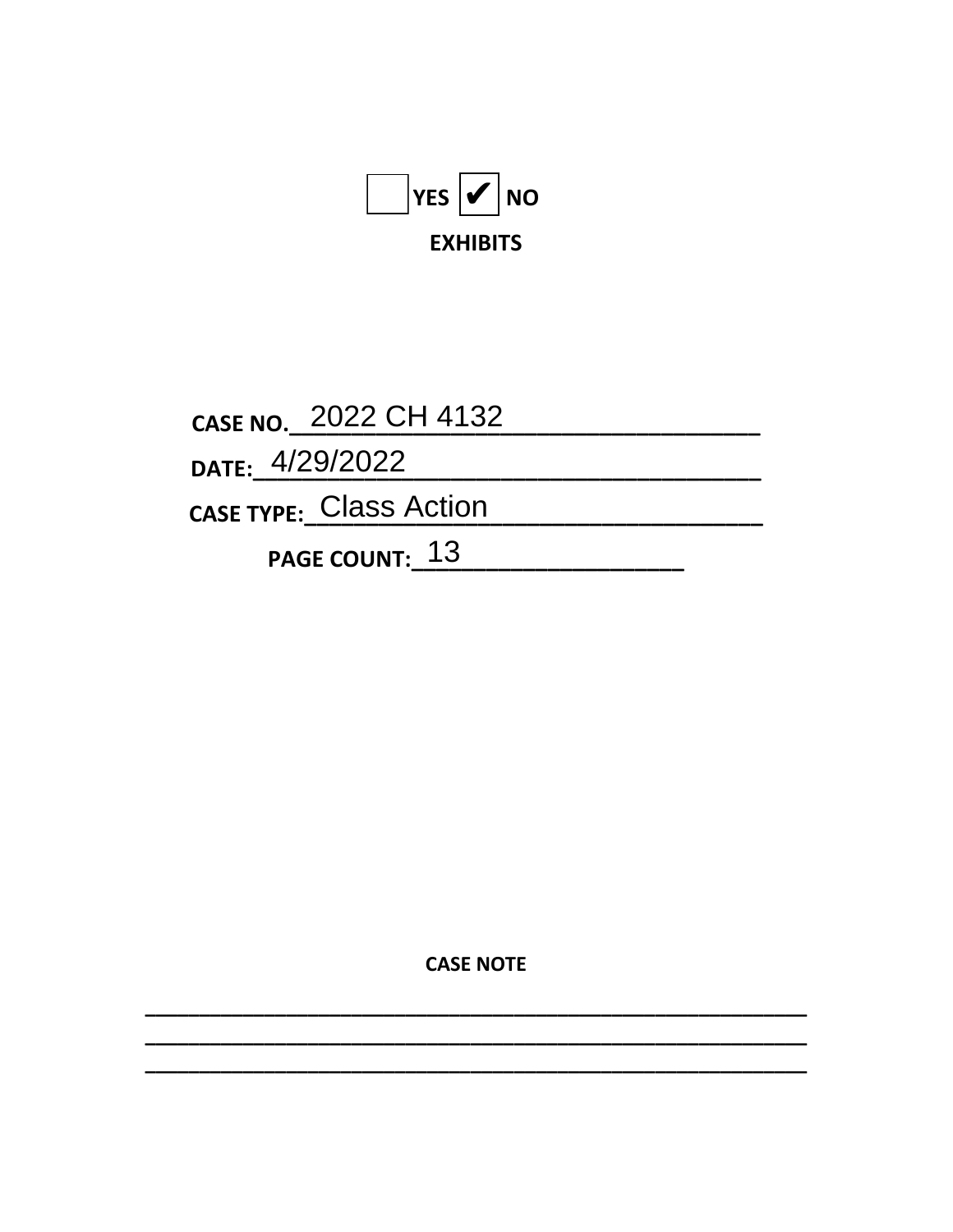# **CIRCUIT COURT OF COOK COUNTY, ILLINOIS COUNTY DEPARTMENT, CHANCERY DIVISION**

) ) ) ) ) )  $\overline{)}$ ) ) ) ) ) ) )

SHAWN SCHNEIDER, individually and on behalf of similarly situated individuals,

v.

STATE NATIONAL INSURANCE

*Plaintiff*,

2022CH04132

COMPANY, INC. a Texas corporation,

*Defendant.* 

## **JURY TRIAL DEMANDED**

FILED

4/29/2022 9:23 PM IRIS Y. MARTINEZ CIRCUIT CLERK COOK COUNTY, IL 2022CH04132 Calendar, 12 17715095

## **CLASS ACTION COMPLAINT**

Plaintiff, Shawn Schneider, brings this Class Action Complaint against Defendant State National Insurance Company, Inc. ("SNIC" or "Defendant") to stop Defendant from charging inflated premium fees based on false Forward Collision Warning signals that are generated by the Tesla vehicles which Defendant insures and profits from. On his own behalf and on behalf of similarly situated individuals, Plaintiff seeks relief for all persons who have been unlawfully charged premium fees by Defendant. Plaintiff alleges as follows based on personal knowledge as to himself and his own acts and experiences, and as to all other matters, on information and belief, including an investigation by his attorneys.

# **NATURE OF THE ACTION**

1. Across the nation, Defendant has partnered with the electric vehicle company Tesla to provides its insurance services to Tesla drivers through a usage-based safety discount program. Defendant's insurance service follows a new industry push to charge drivers fairer premiums based on their driving habits.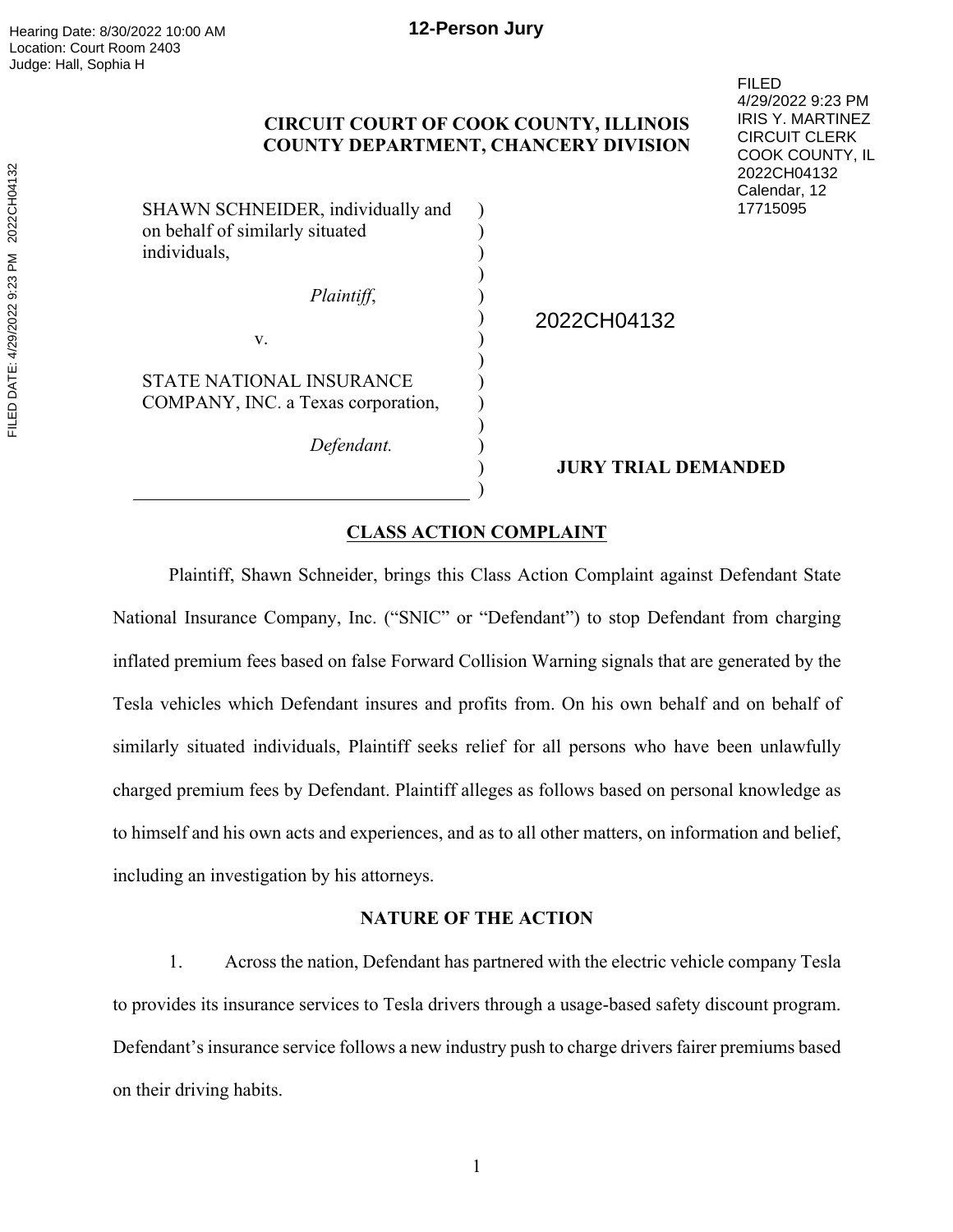2. In or around December 2021, Defendant began to provide its usage-based safety discount insurance to Tesla drivers in Illinois.

3. As in other states, Defendant's usage-based insurance uses five "safety factors" collected directly from its insureds' Tesla vehicles which it uses to generate a "Safety Score" to help calculate these drivers' premiums. The five safety factors include: (1) Forward Collision Warning alerts; (2) Hard Braking events; (3) Aggressive Turning events; (4) Unsafe Following events; and (5) Forced Autopilot Disengagement events.

4. Unfortunately, Tesla drivers' Safety Scores are inflated because of random "ghost" Forward Collision Warnings that Tesla vehicles undergo when there is no actual danger or any car in sight. Even more drastically with some of the Tesla vehicles Defendant insures, Forward Collision Warnings show up in the Safety Score when the drivers never even experience them. Nonetheless, Defendant unfairly charges its Tesla customers for higher monthly premium fees based on these "unsafe" driving events that never actually occurred.

3. In order to redress these injuries, Plaintiff brings this suit on his own behalf and on behalf of a class of similarly situated individuals, asserting violations of consumer protection laws, breach of implied covenant of good faith and fair dealing, unjust enrichment, injunctive relief prohibiting Defendant from continuing to unfairly charge premiums on false Forward Collision Warnings, equitable relief, including the disgorgement of any profits that Defendant derived from its misconduct, and an award of reasonable attorneys' fees and costs.

#### **PARTIES**

4. Plaintiff Shawn Schneider is a natural person and a resident of Illinois.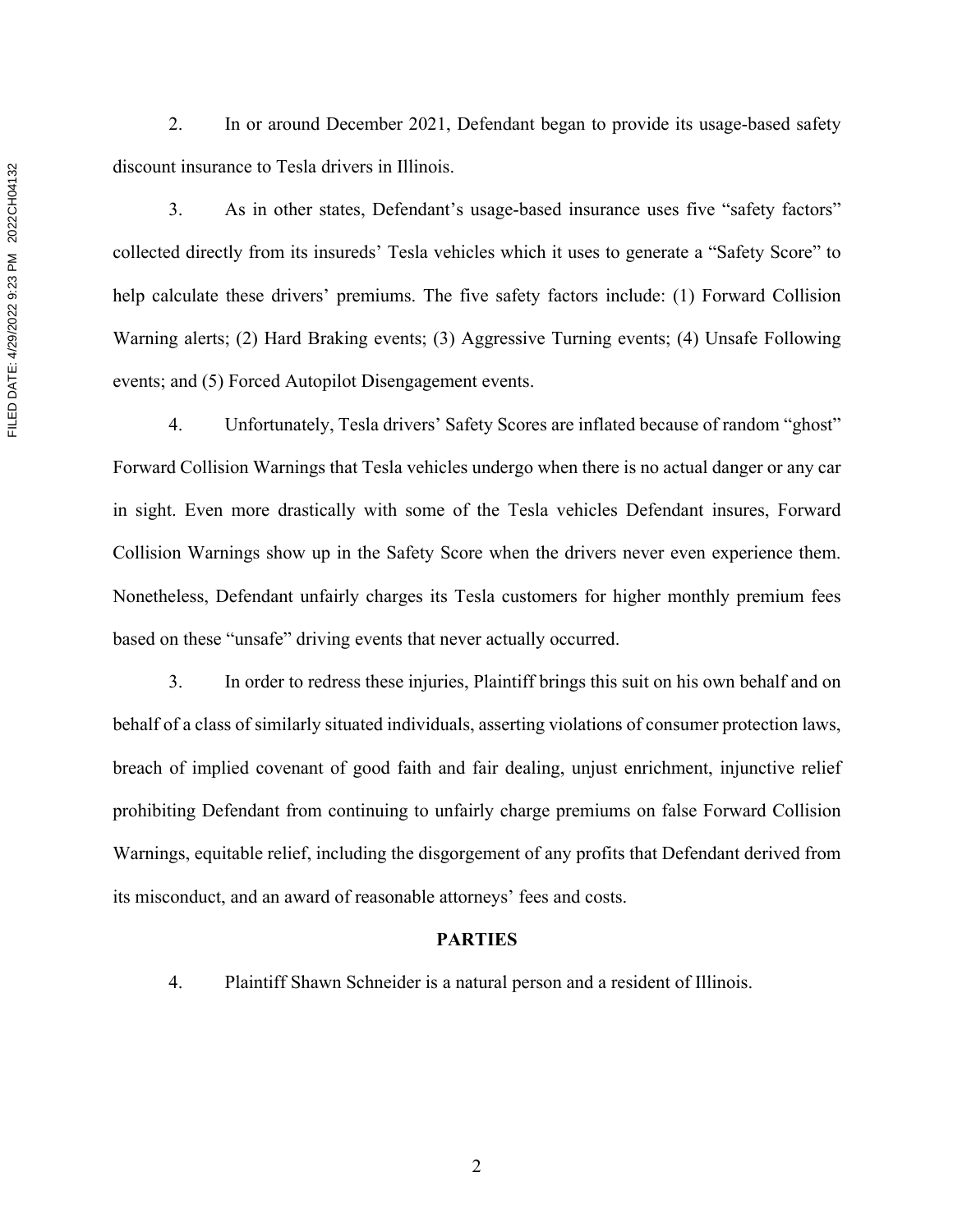5. Defendant State National Insurance Company, Inc. is a Texas corporation with its principal place of business in Bedford, Texas, and is registered with the Illinois Department of **Insurance** 

#### **JURISDICTION AND VENUE**

6. This Court may assert personal jurisdiction over Defendant pursuant to 735 ILCS 5/2-209 in accordance with the Illinois Constitution and the Constitution of the United States, because Plaintiff's claims arise out of Defendant's unlawful in-state actions. Further, Defendant is doing business within this state such that it has sufficient minimum contacts with Illinois and/or has purposely availed itself of Illinois markets to make it reasonable under the Illinois Constitution and U.S. Constitution for this Court to exercise jurisdiction over the Defendant.

7. Venue is proper in Cook County pursuant to 735 ILCS 5/2-101, because Defendant is doing business in Cook County and thus resides there under § 2-102, and because a substantial part of the events giving rise to Plaintiff's claims occurred in Cook County.

#### **COMMON FACTUAL ALLEGATIONS**

8. Defendant is a national provider of automotive insurance coverage.

9. Most recently, Defendant has partnered with Tesla to provide usage-based insurance to Tesla drivers that adjusts the premiums that drivers pay based on their driving habits.

10. When a new Tesla driver decides to sign up for Defendant's insurance, he or she is assigned an initial "Safety Score" of 90, within a range of 0–100. For the first two months, the driver pays the initial premium based on the initial Safety Score of 90. After the first month of driving, a new premium is calculated for the third month based on the driver's driving habits. From there on, each consecutive month generates a new premium based on the driver's driving habits from the previous month.

3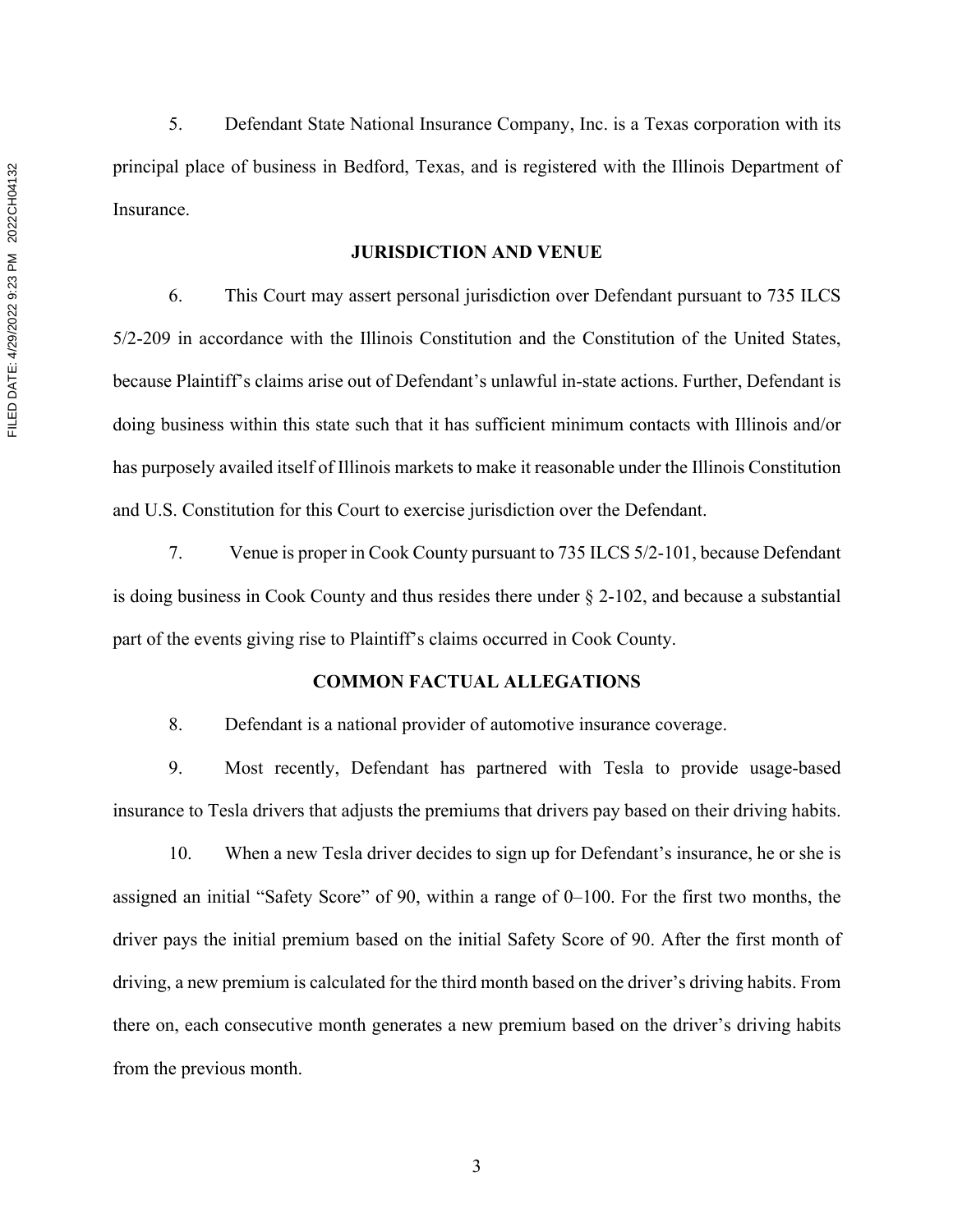11. As stated above, the safety score is calculated by looking at five safety factors that are collected from insureds' Tesla vehicles: (1) Forward Collision Warning alerts; (2) Hard Braking events; (3) Aggressive Turning events; (4) Unsafe Following events; and (5) Forced Autopilot Disengagement events

12. However, due to the advanced and still in development technology that powers Tesla's semi-autonomous driving features, including the safety features that Defendant's Safety Score tracks, some of the features do not always work as intended.

13. Specifically, numerous Tesla drivers have reported suffering sporadic and random Forward Collision Warnings when there is no danger in sight or any car or object in front to signify the danger supposedly detected.

14. In addition, other Tesla drivers have also observed Forward Collision Warnings reflected in their Safety Score without ever experiencing any warning while driving their vehicle.

15. Crucially, because Defendant calculates the number of Forward Collision Warnings per 1,000 miles, and weighs them more heavily than at least three other factors in the Safety Score calculation (with the exception of forced Autopilot disengagement), these false Forward Collision Warnings result in immediate downgrades of Defendant's insureds' Safety Scores. This in turn results in higher premiums. The effect is particularly pronounced for Tesla drivers who only occasionally drive and who only have the next 30 days to try to average more miles with the hopes to boost their Safety Scores by not having any Forward Collision Warnings appear.

16. As such, Defendant has engaged in unfair conduct by charging its customers inflated insurance premiums that are not actually based on their driving behavior and failing to account for false Forward Collision Warnings.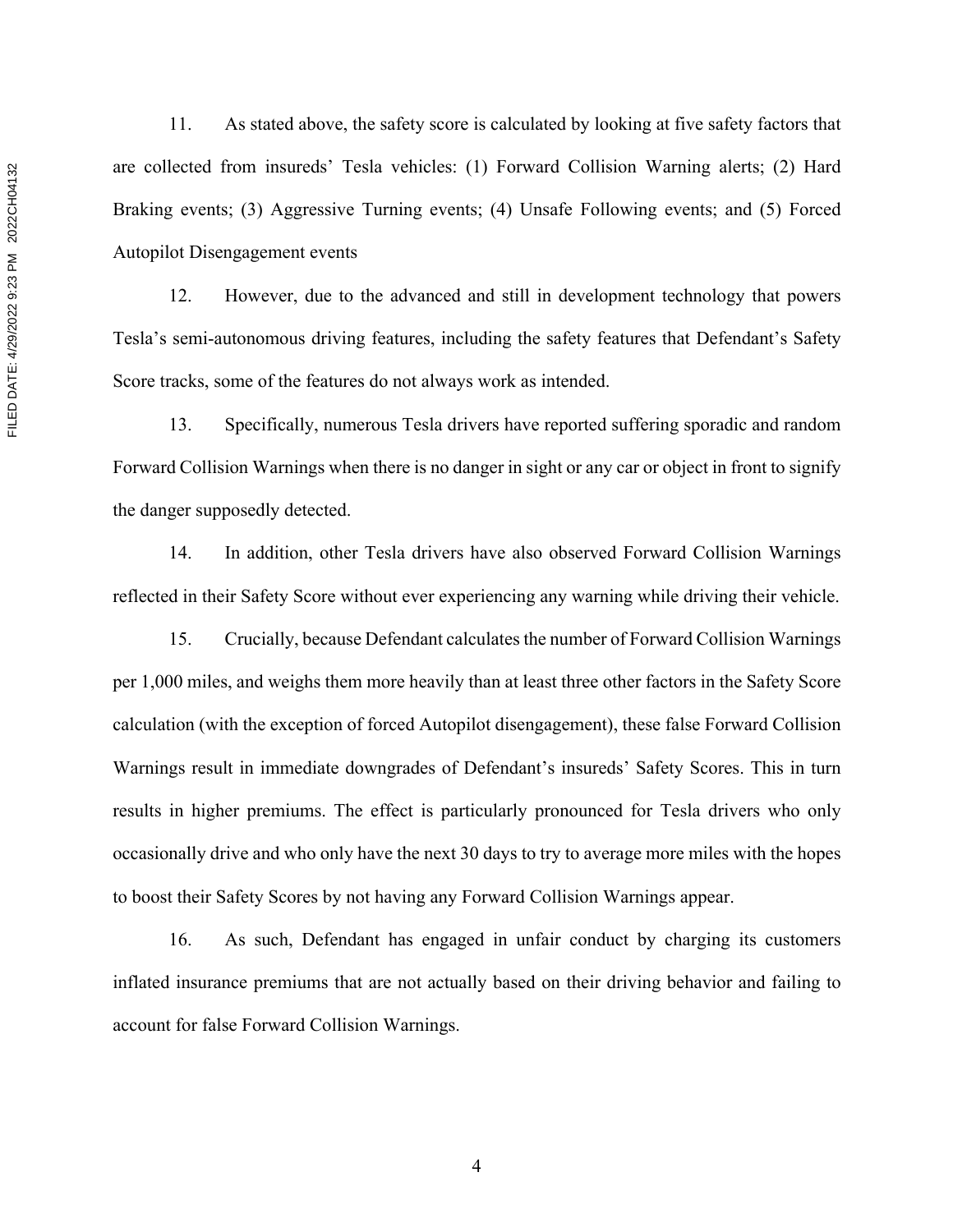17. In addition, by doing so, Defendant has breached the implied covenant of good faith and fair dealing by abusing its discretion to adjust insurance premiums and adjusting such premiums based on false Forward Collision Warnings.

18. Plaintiff and other customers would not have purchased their insurance from Defendant and paid the premiums that they did, or would have paid materially less for it, had they known that their insurance premiums would be based on false Forward Collision Warnings that they did not actually cause and had no control over.

19. As a result, Plaintiff and other members of the Class have suffered damages and concrete harm through payment of inflated premium fees to Defendant that they cannot now ever recover.

## **FACTS SPECIFIC TO PLAINTIFF**

20. Plaintiff Schneider owns both a Tesla Model S and a Tesla Model 3.

21. Plaintiff drives the Model S, while another individual in his household drives the Model 3. Both vehicles and their respective drivers are insured by Defendant and enrolled in Defendant's usage-based safety discount program for which Plaintiff pays for in full.

22. Like many other Model 3s, Plaintiff's Model 3 has on numerous occasions experienced false Forward Collision Warnings when there was no danger in sight or any car in front. As a result, Plaintiff's monthly premium for the Model 3 has increased since when he first signed up as his Safety Score has decreased due to the false Forward Collision Warnings.

23. Plaintiff's Model S suffers from a similar problem, but in a different way. Plaintiff's individual Safety Score features random Forward Collision Warning events when he did not even experience any such warnings while driving his Model S. As with Plaintiff's Model 3, these false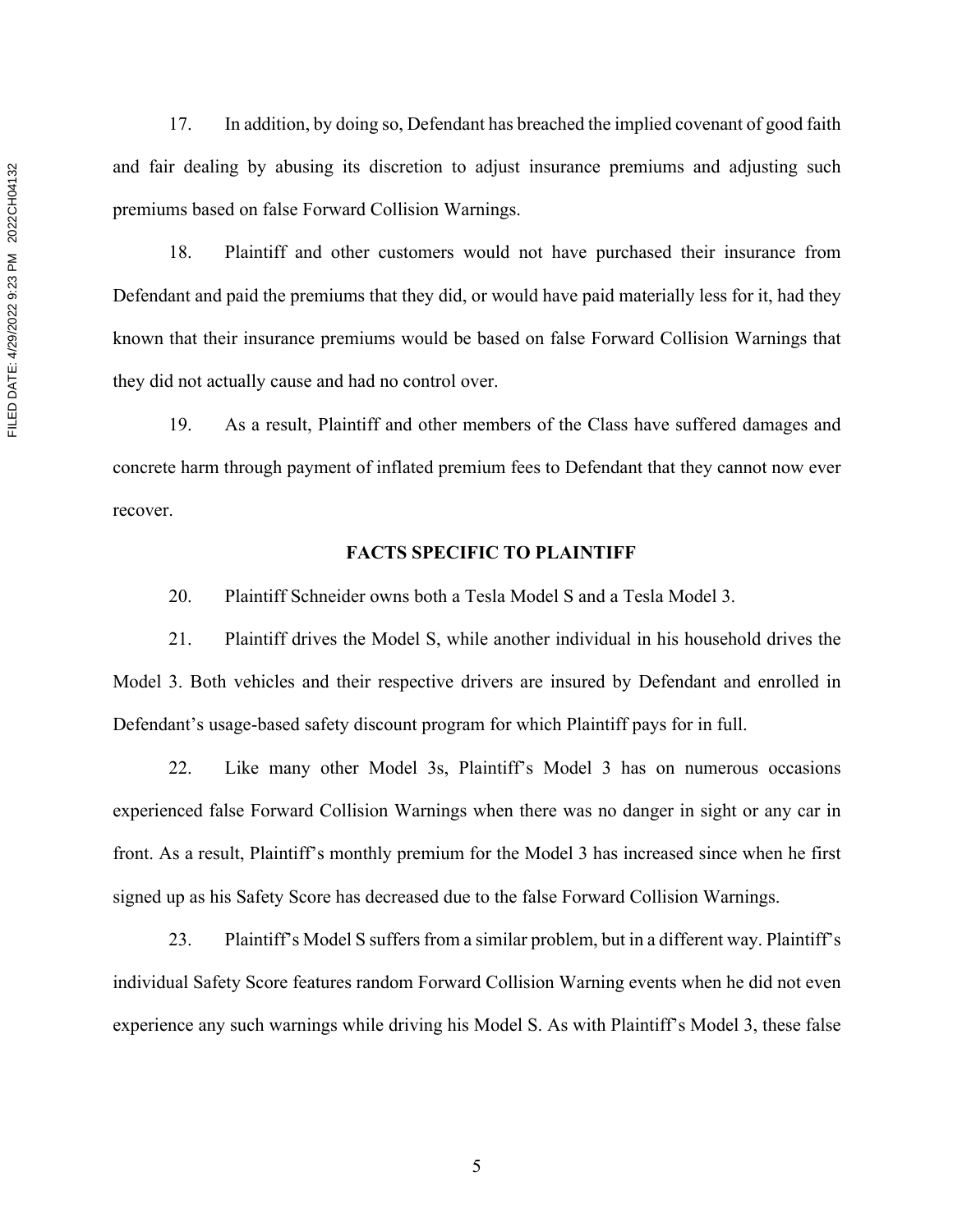Forward Collision Warnings have significantly affected his monthly premium for the Model S as his Safety Score has decreased as a result of them.

24. Defendant has failed to implement any steps to account for the false Forward Collision Warnings that Plaintiff has experienced in his vehicles.

25. Had Plaintiff known he would not be provided a premium based on his actual driving habit as promised, and that he would have to pay an inflated premium based on false Forward Collision Warnings, he would not have purchased Defendant's insurance or paid the premiums that he did, or would have paid materially less for the insurance. Further, Plaintiff did not receive the benefit of his bargain with Defendant as he did not receive insurance whose costs were based on his actual driving habits.

## **CLASS ACTION ALLEGATIONS**

26. Pursuant to 735 ILCS 5/2-801, Plaintiff brings this action on behalf of a Class and Subclass of similarly situated individuals defined as follows:

- (i) The Nationwide Class: All individuals in the United States who, within the applicable limitations period, purchased usage-based insurance from Defendant for their Tesla vehicle.
- (ii) The Illinois Subclass: All individuals in the State of Illinois who, within the applicable limitations period, purchased usage-based insurance from Defendant for their Tesla vehicle.
- 27. Expressly excluded from the Class and Subclass are any members of the judiciary

assigned to preside over this matter; any officer, director, or employee of Defendant; and any immediate family members of such officers, directors, or employees.

28. There are thousands of members of the Class and Subclass such that joinder of all members is impracticable. Although the exact number of members of the Class and Subclass is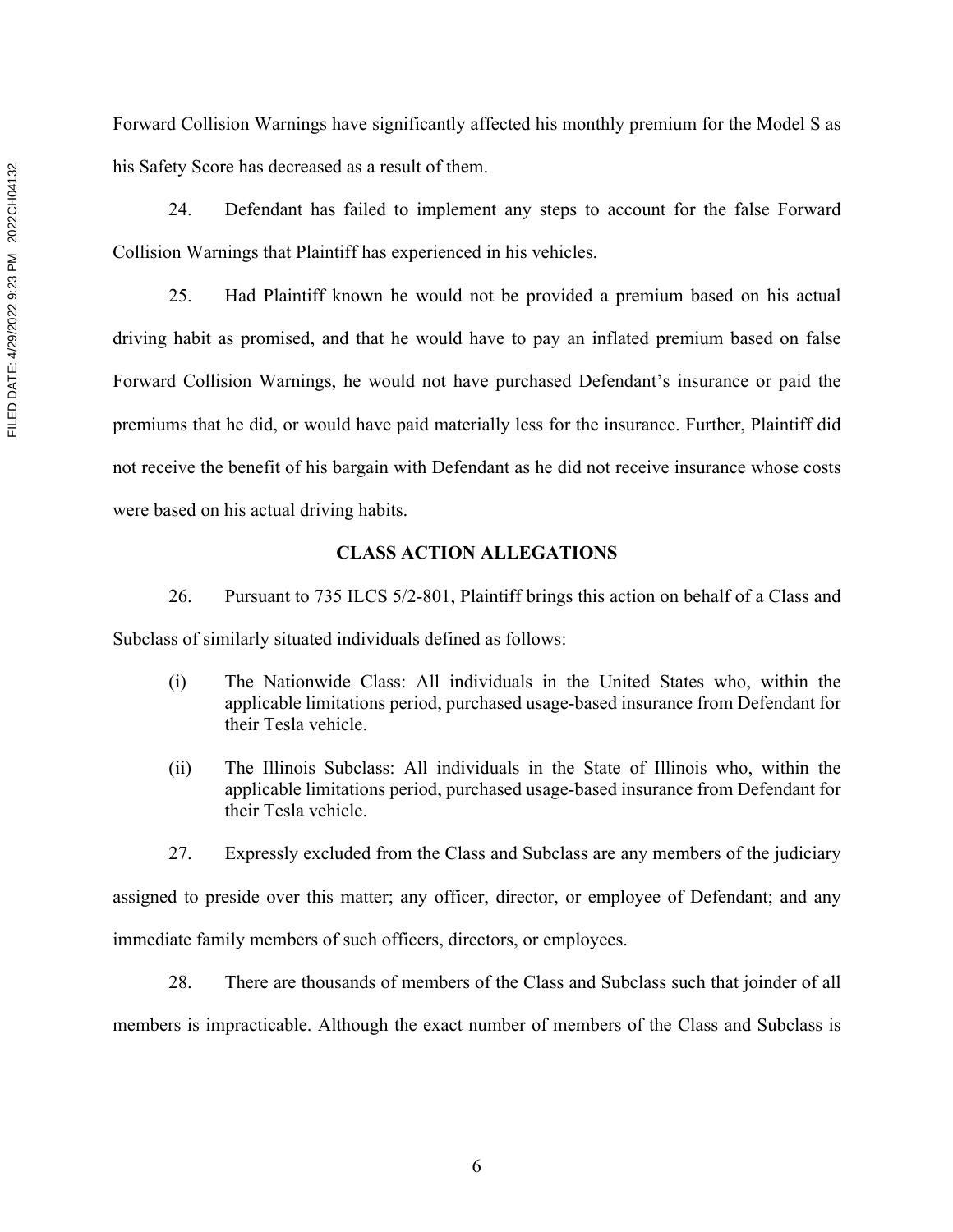presently unavailable to Plaintiff, the members of the Class and Subclass can be easily identified through Defendant's records.

29. Plaintiff will fairly and adequately represent and protect the interests of the other members of the Class and Subclass. Plaintiff has retained counsel with substantial experience in prosecuting complex litigation and class actions. Plaintiff and his counsel are committed to vigorously prosecuting this action on behalf of the other members of the Class and Subclass, and have the financial resources to do so. Neither Plaintiff nor his counsel have any interest adverse to those of the other members of the Class or Subclass.

30. Plaintiff's claims are typical of the claims of the other members of the Class and Subclass, in that the factual and legal bases of Defendant's liability to Plaintiff and to the other members of the Class and Subclass are the same. Plaintiff and the other members of the Class and Subclass have all suffered similar harms and damages as a result of Defendant's unlawful and unfair conduct of charging inflated premiums based on false Forward Collision Warning events.

31. There are many questions of law and fact common to the claims of Plaintiff and the other members of the Class and Subclass, and those questions predominate over any questions that may affect individual members of the Class and Subclass. Common questions for the Class and Subclass include, but are not limited to:

- a) Whether Defendant charges inflated policy premiums based on false Forward Collision Warnings;
- b) Whether Defendant fails to charge policy premiums based on drivers actual driving behavior;
- c) Whether Defendant's conduct constituted unfair or deceptive trade practices under States' consumer protection laws;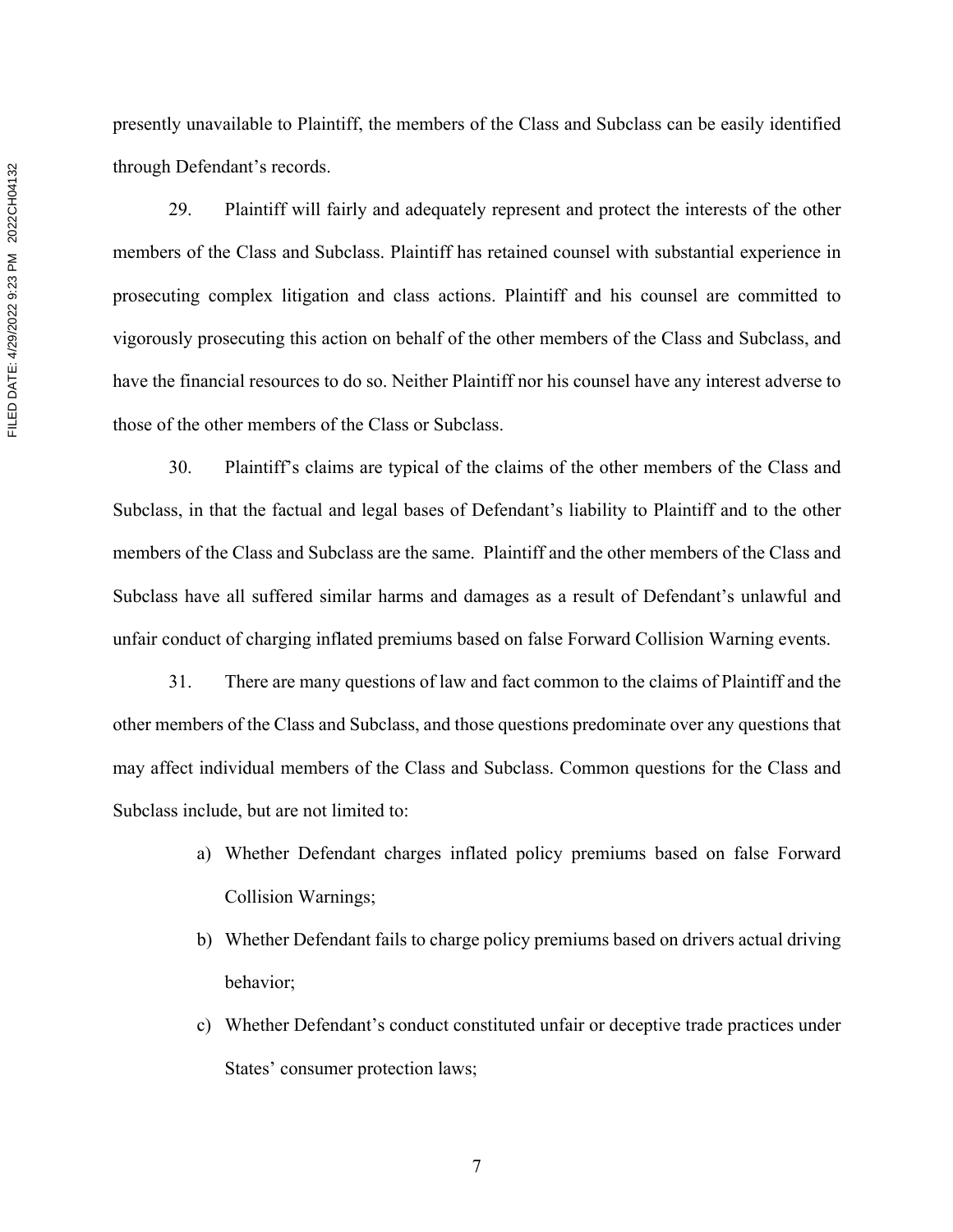- d) Whether Defendant breached its covenant of good faith and fair dealing with its insureds to provide insurance policy premium adjustments based on their actual driving habits;
- e) Whether Defendant was unjustly enriched as a result of charging inflated auto insurance premiums based on false Forward Collision Warnings;
- f) The proper measure and calculation of damages; and
- g) Whether Defendant should be enjoined from engaging in such conduct in the future.

32. Defendant has acted and/or failed to act on grounds generally applicable to the Plaintiff and the other members of the Class and Subclass, requiring the Court's imposition of uniform relief to ensure compatible standards of conduct toward the members of the Class and Subclass, and making injunctive or corresponding declaratory relief appropriate for the Class and Subclass as a whole.

33. Absent a class action, most members of the Class and Subclass would find the cost of litigating their claims to be prohibitive and would have no effective remedy. Unless the Class and Subclass are certified, Defendant will retain the monies it received from the members of the Class and Subclass as a result of its unfair conduct.

34. The class treatment of common questions of law and fact is superior to multiple individual actions or piecemeal litigation in that it conserves the resources of the courts and the litigants, and promotes consistency and efficiency of adjudication.

# **COUNT I Breach of Contract (On Behalf of Plaintiff and the Class members, in the alternative to Count III)**

35. Plaintiff incorporates by reference all of the foregoing allegations as though fully set forth herein.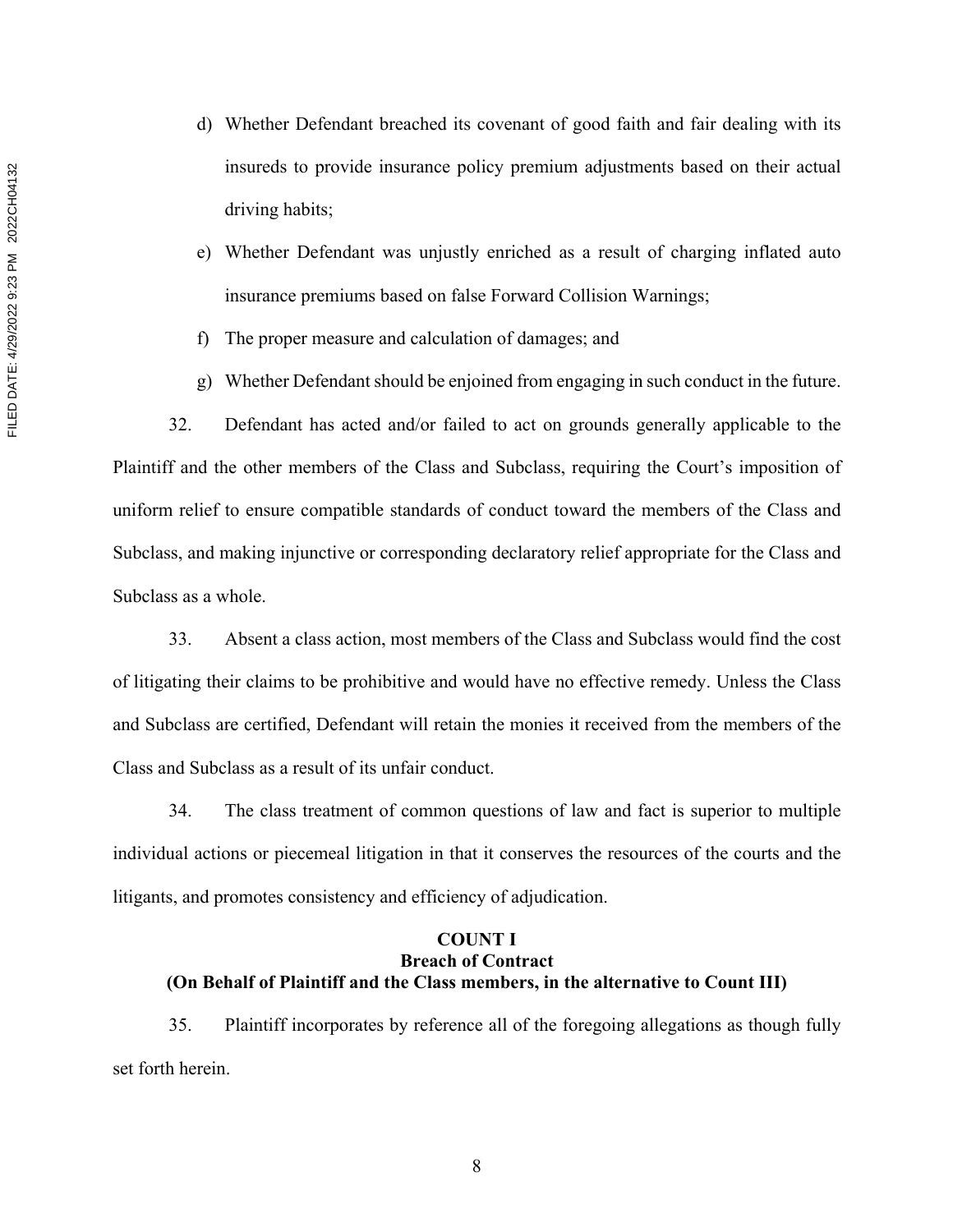36. The insurance policies Defendant issued to Plaintiff and the other members of the Class are contracts entered into between Plaintiff and Defendant.

37. Plaintiff and the other members of the Class performed under those contracts by paying the policy premiums.

38. Defendant had broad and exclusive contractual discretion to calculate Plaintiff's and the other Class members' Safety Scores and interpret the driving habits it collected in any manner of its choosing.

39. Under Illinois and other states' laws where Defendant provides insurance to the Class members, a covenant of fair dealing and good faith is implied into every contract.

40. By failing to calculate Plaintiff's and the other Class members' Safety scores based on their actual driving habits and putting safeguards in place to ensure that false Forward Collision Warnings were not the basis of insurance premium adjustments, Defendant abused its contractual discretion and acted in a manner inconsistent with the reasonable expectations of Plaintiff and the Class members.

41. As such Defendant has breached the implied covenant of good faith and fair dealing.

42. As a direct and proximate result of Defendant's breach of the implied covenant of good faith and fair dealing, Plaintiff and the other members of the Class, have suffered actual, concrete harm in the amount of inflated insurance premiums that they paid and are entitled to recover compensatory and consequential damages in an amount to be determined at trial.

WHEREFORE, Plaintiff, on behalf of himself and the Class, prays for the following relief:

A. Entry of an order certifying the Class as defined above, appointing Plaintiff as class representative, and appointing Plaintiff's counsel as class counsel;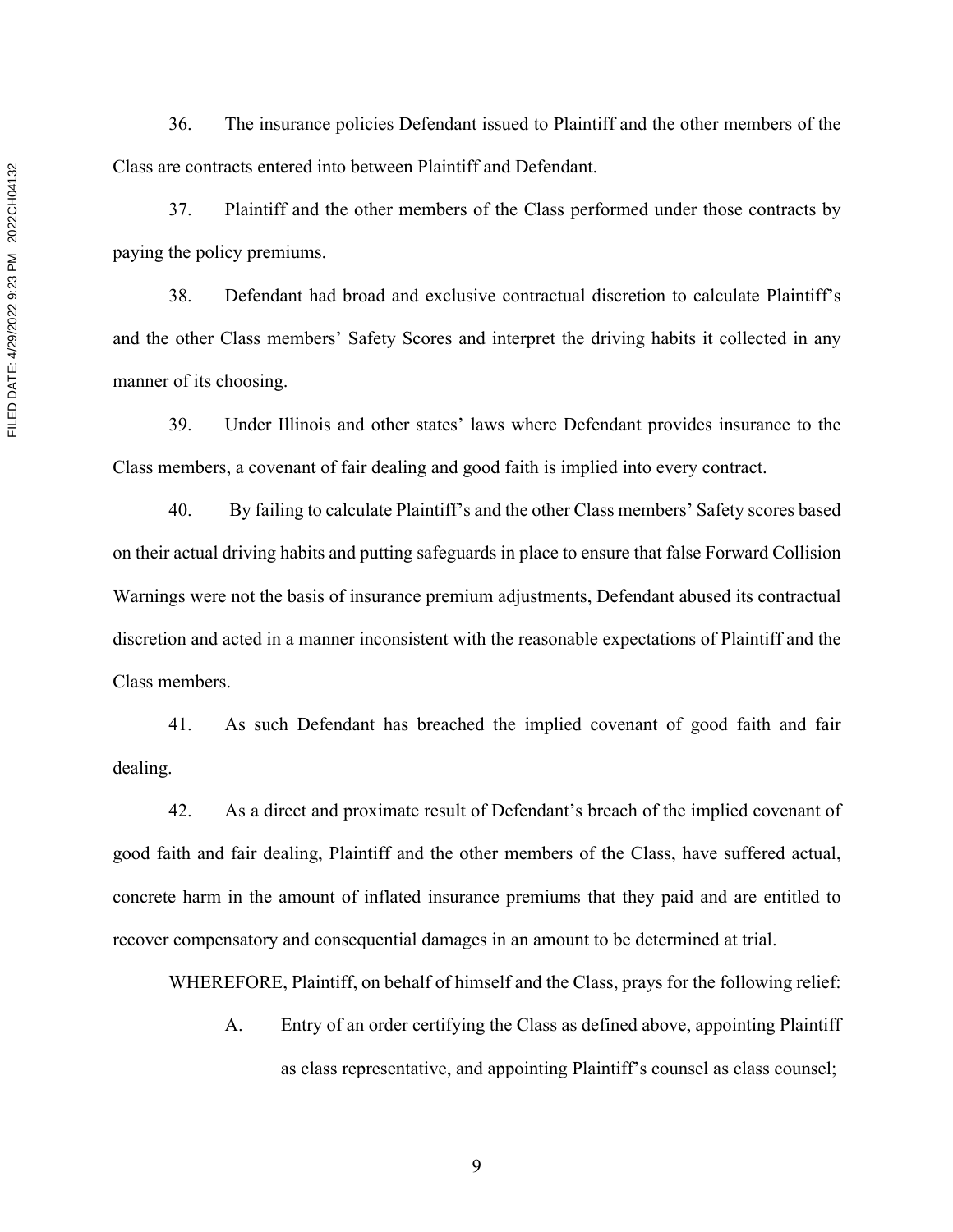- B. An award of actual or compensatory damages in an amount to be determined at trial; and
- C. Such further and other relief the Court deems reasonable and just.

## **COUNT II**

# **Deceptive and Unfair Acts or Practices in Violation of the Illinois Consumer Fraud and Deceptive Business Practices Act**, **815 ILCS 505/2** *et seq.* **(on behalf of Plaintiff and the Subclass members)**

43. Plaintiff incorporates by reference all of the foregoing allegations as though fully set forth herein.

44. The ICFA prohibit deceptive acts and practices in the sale and marketing of services such as Defendant's insurance.

45. Defendant promised in its insurance agreement with Plaintiff and Subclass members that it will price their policies based on an assessment of their driving behavior.

46. Instead, Defendant charged Plaintiff and the other members of the Subclass inflated premiums that were not based on their actual driving habits and were instead based on false Forward Collision Warnings.

47. Plaintiff and the other members of the Subclass are "consumers" or "persons," as defined under the ICFA.

48. Defendant's conduct as alleged herein occurred in the course of trade or commerce.

49. Defendant failed to take steps to ensure that false Forward Collision Warnings did not impact Plaintiff's and the other Subclass members' insurance premiums.

50. Defendant's conduct was deceptive in violation of the ICFA as Defendant promised to provide Plaintiff and the other Subclass members insurance that was based on their actual driving behavior when, in fact, Defendant charged insurance premiums that were based on false Forward Collision Warning events.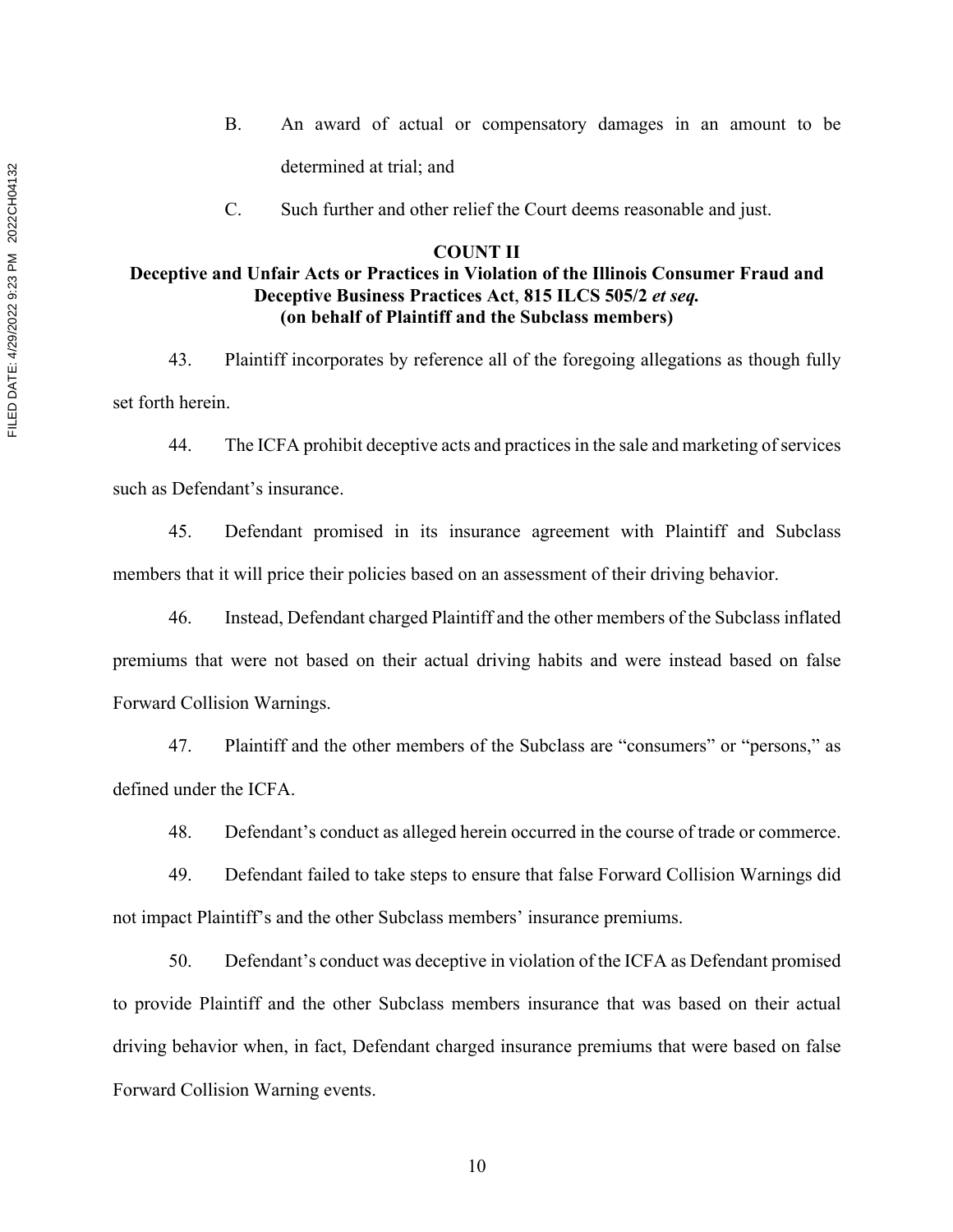52. By charging consumers for inflated insurance premiums, Defendant's actions unfairly imposed additional, unlawful costs on the Plaintiff and the other members of the Subclass.

53. Defendant's conduct of imposing inflated insurance premiums on Plaintiff and the other members of the Subclass offends public policy, has caused and continues to cause substantial injury to consumers, and constitutes an unfair and deceptive trade practice.

54. As a direct and proximate result of Defendant's false, and unfair and deceptive conduct, Plaintiff and the other members of the Subclass have suffered concrete harm and actual damages as described above.

55. Defendant's conduct is in violation of the ICFA, and pursuant to 815 ILCS 505/10a Plaintiff and the other members of the Subclass are entitled to damages in an amount to be proven at trial, reasonable attorney's fees, injunctive relief prohibiting Defendant's deceptive and unfair conduct going forward, and any other penalties or awards that may be appropriate under applicable law.

WHEREFORE, Plaintiff, on behalf of himself and the Subclass, prays for the following relief:

- A. An order certifying the Subclass as defined above, appointing Plaintiff as class representative, and appointing Plaintiff's counsel as class counsel;
- B. An award of actual or compensatory damages in an amount to be determined at trial;
- C. Injunctive relief prohibiting Defendant's deceptive and unfair practices as described herein;
- D. An award of reasonable attorney's fees and costs; and
- E. Such further and other relief the Court deems reasonable and just.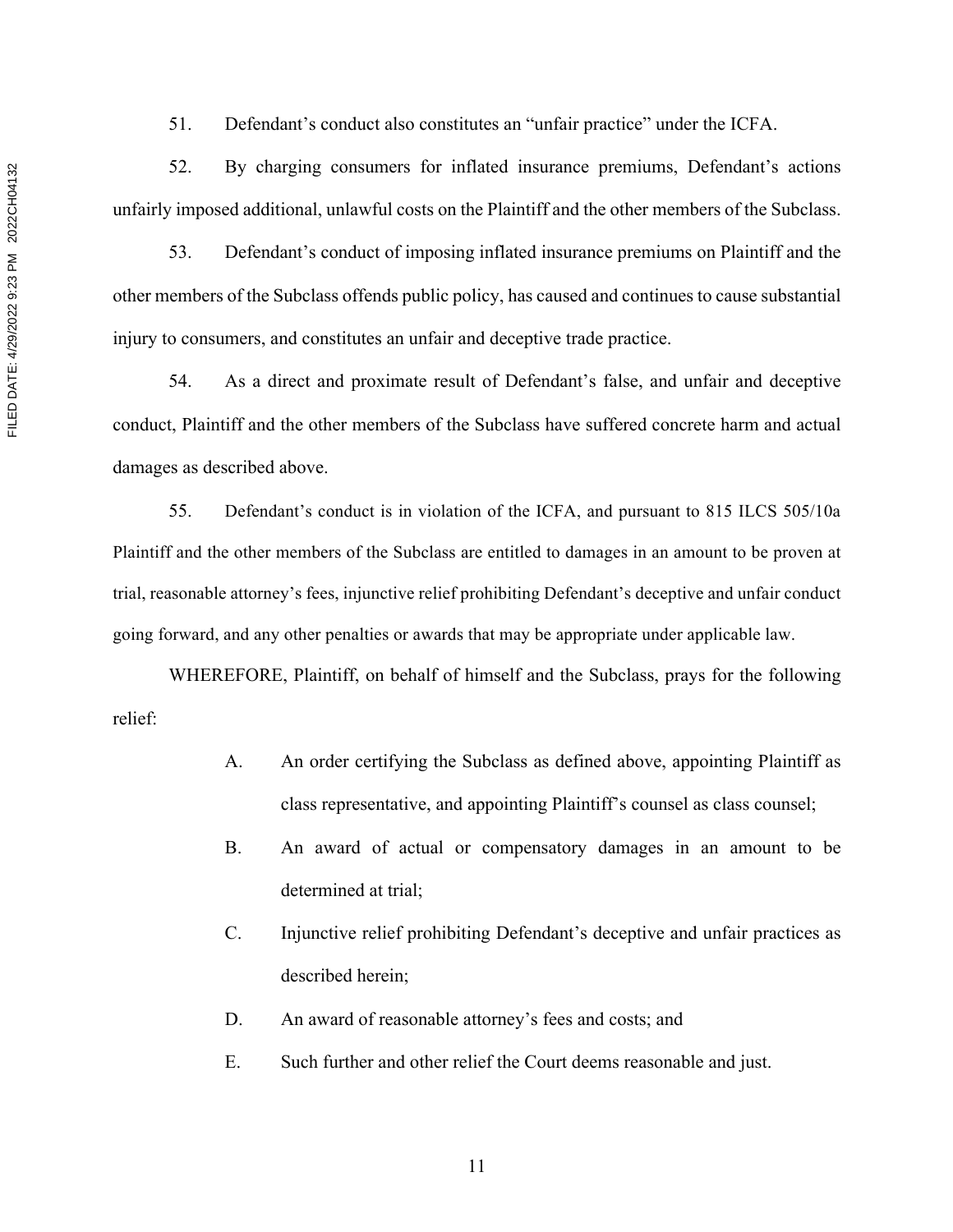# **COUNT III Unjust Enrichment (on behalf of Plaintiff and the Class members, in the alternative to Count I)**

56. Plaintiff incorporates by reference all of the allegations in paragraphs 1–34, and 43–55 as though fully set forth herein.

57. By over-charging Plaintiff and the other Class members inflated insurance premiums that were based on false Forward Collision Warning instead of their actual driving behavior, Defendant has retained a benefit to the detriment of Plaintiff and the other Class members. This benefit is measurable by the money that plaintiff and the other Class members have over-paid in premiums due to the false Forward Collision Warnings.

58. Defendant has thus been unjustly enriched, and it would be unjust to allow Defendant to retain the enrichment.

59. Defendant's retention of this benefit violates fundamental principles of justice, equity, and good conscience.

60. Plaintiff and the other members of the Class are therefore entitled to restitution in the amount by which Defendant have been unjustly enriched and an order requiring Defendant to disgorge any profits or other benefit they have retained.

61. WHEREFORE, Plaintiff, on behalf of himself and the Class, prays for the following relief:

- A. Entry of an order certifying the Class as defined above, appointing Plaintiff as class representative, and appointing Plaintiff's counsel as class counsel;
- B. Entry of an order requiring Defendant to disgorge all amounts by which they were unjustly enriched and to pay restitution to Plaintiff and the other members of the Class in an amount to be determined at trial;